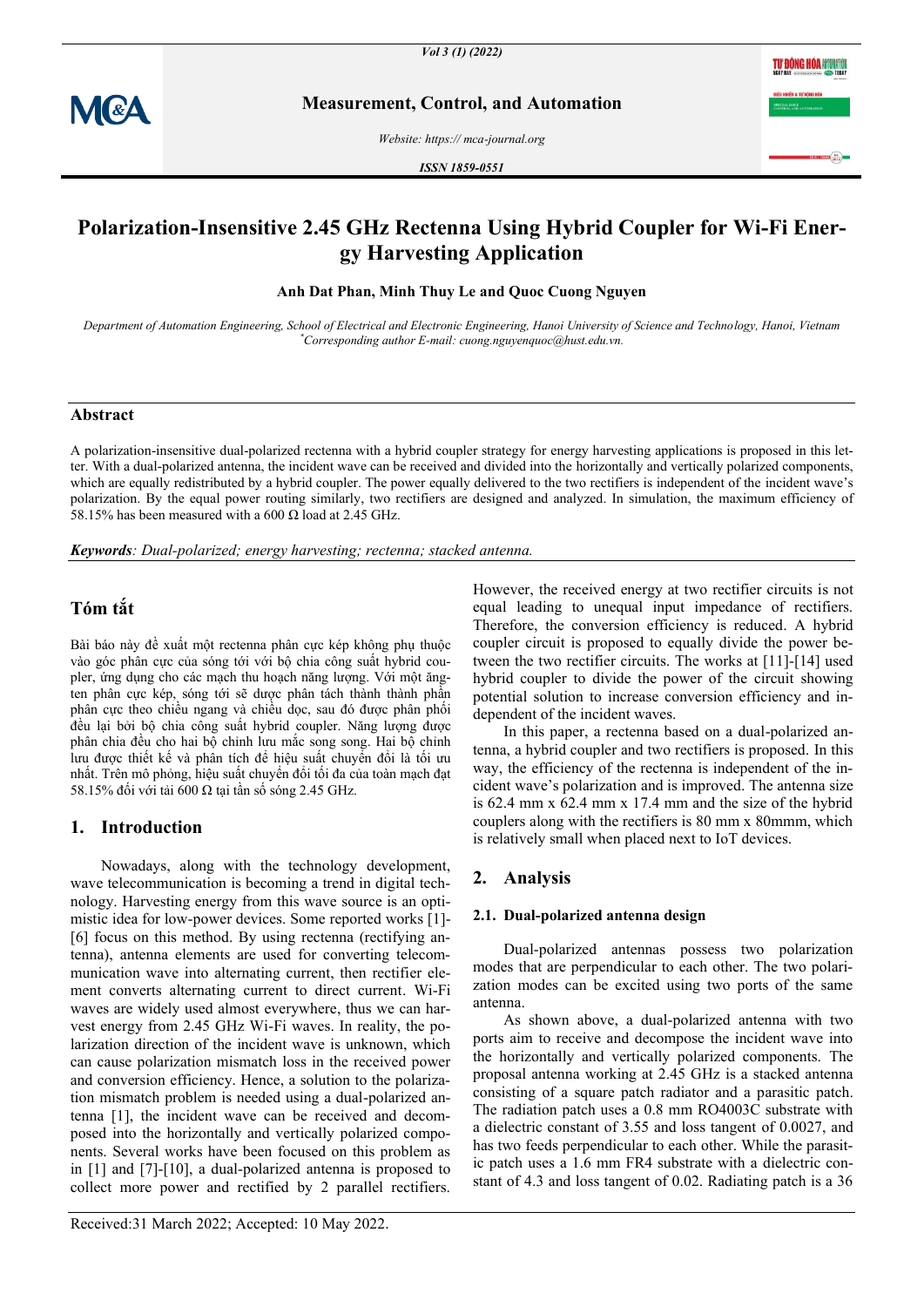mm square. Opposite parasitic patch is a 32.3 mm square with distance H of 15mm. The design of the two patches is shown in Figure 1.

The stacked antenna was fabricated and measured. By using two perpendicular feeds, the antenna creates a dual polarization. Besides, parasitic patch improves gain and bandwidth for the antenna without affecting its polarization. To stabilize the position of the two patches, four plastic screws are used to avoid affecting the radiation of antenna.

The stacked antenna was fabricated and measured. By using two perpendicular feeds, the antenna creates a dual polarization. Besides, parasitic patch improves gain and bandwidth for the antenna without affecting its polarization. To stabilize the position of the two patches, four plastic screws are used to avoid affecting the radiation of antenna.



**Figure 1:** Design of the receiving antenna: a) Antenna dimensions, b) Side view of the proposed antenna, c) Antenna prototype.

S-parameters of the proposed dual-polarized antenna were simulated and measured, as shown in Figure 2. The impedance bandwidths (return loss >10 dB) are from 2.37 to 2.47 GHz, the return loss at 2.45 GHz is greater than 16 dB. The measured gains of both ports at 2.45 GHz better than 5 dBi.



**Figure 2:** Simulated and measured S11 of the dual-polarized antenna.

In addition, as can be seen from Figure 3, at frequency of 2.45 GHz, the isolation between two ports is around 30 dB.



**Figure 3:** Simulated and measured S12 of the dual-polarized antenna.

### **2.2. Rectifier with hybrid**

#### **2.2.1.** *Power divider hybrid coupler*

The used dual-polarized antenna has two ports, therefore, absorbed electromagnetic wave energy can also be emitted through those two ports, which are called V-port (Vertical) and H-port (Horizontal).



**Figure 4:** Illustration of the incident wave's polarization.

As shown in Figure 4, the antenna is illuminated by an arbitrarily linearly polarized (LP) wave with a polarization direction angle of  $\theta$ . When  $\theta = 0^{\circ}$ , the amplitude of the complex voltage excited at the H-port is assumed to be  $V_{max}$ . For arbitrary θ, the amplitudes of the complex voltages excited at the H- and V-ports,  $V_{HP}$  and  $V_{VP}$ , can be expressed as

$$
V_{HP} = V_{\text{max}} \cos \theta \tag{1}
$$

$$
V_{VP} = V_{\text{max}} \sin \theta \tag{2}
$$

As seen from the equations, the energy going through two ports are not equal and depend on the value of polarization direction angle of *θ*. If we directly put the voltage of these two ports to two separated rectifier circuits, the voltage difference can cause rectifier circuit with lower output voltage to turn into a load of the other rectifier, which brings about not only energy loss, but also lower the efficiency. Besides, the phases of the output ac voltage are perpendicular to each other, therefore sharing one rectifier is impossible. Power divider circuit is needed to equally divide power for two separated rectifier circuits. Therefore, we use the hybrid coupler Figure 5.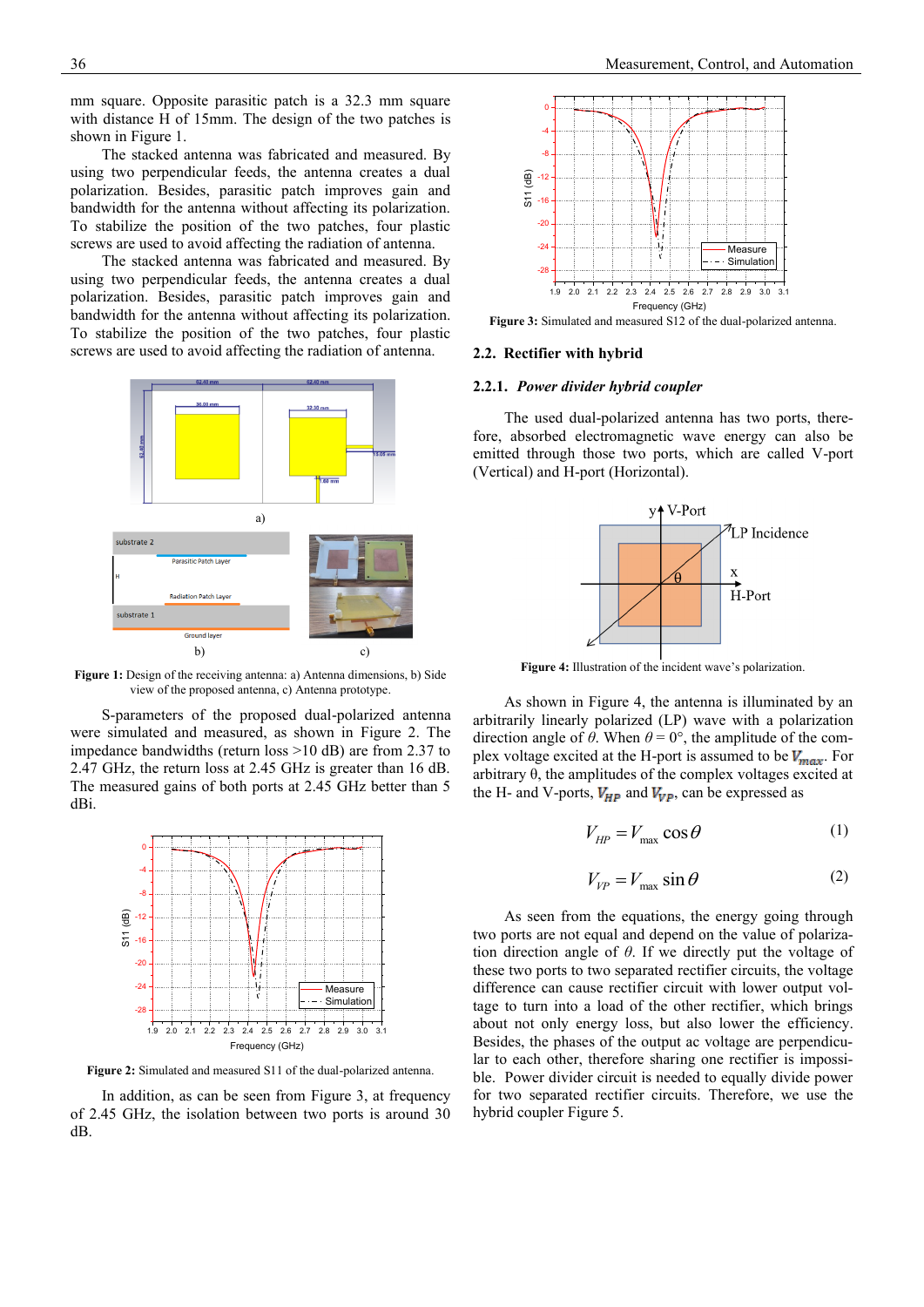

**Figure 5:** Schematic diagram of a hybrid coupler.

Connect H-port to input port P1, V-port to input port P2. The phase difference of two input voltages at P1 and P2 is 90 and the length of transmission lines are equally  $\lambda/4$ , which lead to the 90 degrees phase difference of two output voltages at P3 and P4. Output voltage at output ports P3 and P4 is calculated by (3)(4) through the S-parameters.

$$
V_{P3} = V_{P1} \cdot S_{13} + V_{P2} \cdot S_{23}
$$
  
=  $V_{HP} \cdot S_{13} + V_{VP} \cdot S_{23}$  (3)

$$
V_{P4} = V_{P1} \cdot S_{14} + V_{P2} \cdot S_{24}
$$
  
=  $V_{HP} \cdot S_{14} + V_{VP} \cdot S_{24}$  (4)

C is the power dividing ratio.

$$
\left|S_{14}\right|^2 = \left|S_{23}\right|^2 = C\tag{5}
$$

$$
|S_{13}|^2 = |S_{24}|^2 = 1 - C
$$
 (6)

With  $C = 0.5$ , in order to make the voltage at P3 equal P4, the impedance of parallel arms and series arms are calculated by  $(7)(8)$ .

$$
Z_{series} = Z_0 \sqrt{1 - C} = \frac{Z_0}{\sqrt{2}} \tag{7}
$$

$$
Z_{\text{parallel}} = Z_0 \sqrt{\frac{1 - C}{C}} = Z_0 \tag{8}
$$

From that two output P3 and P4 will have the same power and will be independent of the incident wave's polarization angle *θ*. Then two rectifiers in parallel rectify two equal parts of RF power. Therefore, the RF-to-DC power conversion efficiency of the rectenna can maintain the stability without getting affected by polarization direction.

### **2.2.2.** *Rectifier Design*

A rectifier based on hybrid coupler is designed and simulated by using the software ADS (Advanced Design

System), printed on a 0.8 mm RO4003C substrate, which operates at 2.45 GHz. To design this rectifier, an AC-DC conversion is designed first.

The voltage doubling structure [2][8-11] is applied to the rectifier circuit consisting of capacitors C1, diode D1 and D2, with the aim to convert AC to DC voltage. The rectifier circuit uses a 0.8 mm RO4003C substrate. In addition, the circuit operates at high frequency, the SMS7630 diode is chosen for its high efficiency. To filter the high frequency harmonics, the filter, which has a capacitor C2 for frequency of 2.45 GHz, is used. The radial stub operates as capacitor C2. An impedance matching circuit includes two components, which are used to connect the rectifier circuit with the hybrid coupler. In which, TL2 has the effect of bringing the impedance matching to the required resonant frequency.



**Figure 6:** a) Rectifier circuit structure, b) Rectifier prototype

### **2.2.3.** *Combine rectifier circuit with hybrid coupler*

Using ADS software to combine rectifier circuit with hybrid coupler, optimize the size of the whole circuit in accordance with 2.45GHz frequency. In hybrid coupler power divider circuit, the length of each arm is  $\lambda/4$ . As above calculation,  $Z_{series} = Z_0/2$  with  $Z_0 = 50 \Omega$ , the series arms will have the size of 2.8x17.2 mm.  $Z_{parallel} = Z_0$ , parallel arms have the size of 1.6x17.2 mm. The total size of the whole circuit is 80x80 mm. The design is shown in Figure 7.

As shown in Figure 8, the circuit operates at 2.45 GHz frequency, acquiring 21% and 48% efficiency from -10 and 0 dBm input power, respectively. The maximum efficiency of 58.15% has been measured with a 600  $\Omega$  load at 2.45 GHz.

Simulated with 600 Ω resistor and 0 dBm input power, the efficiency is slightly affected by wave's polarization direction angle, between 43.5% and 48% which is described in Figure 9.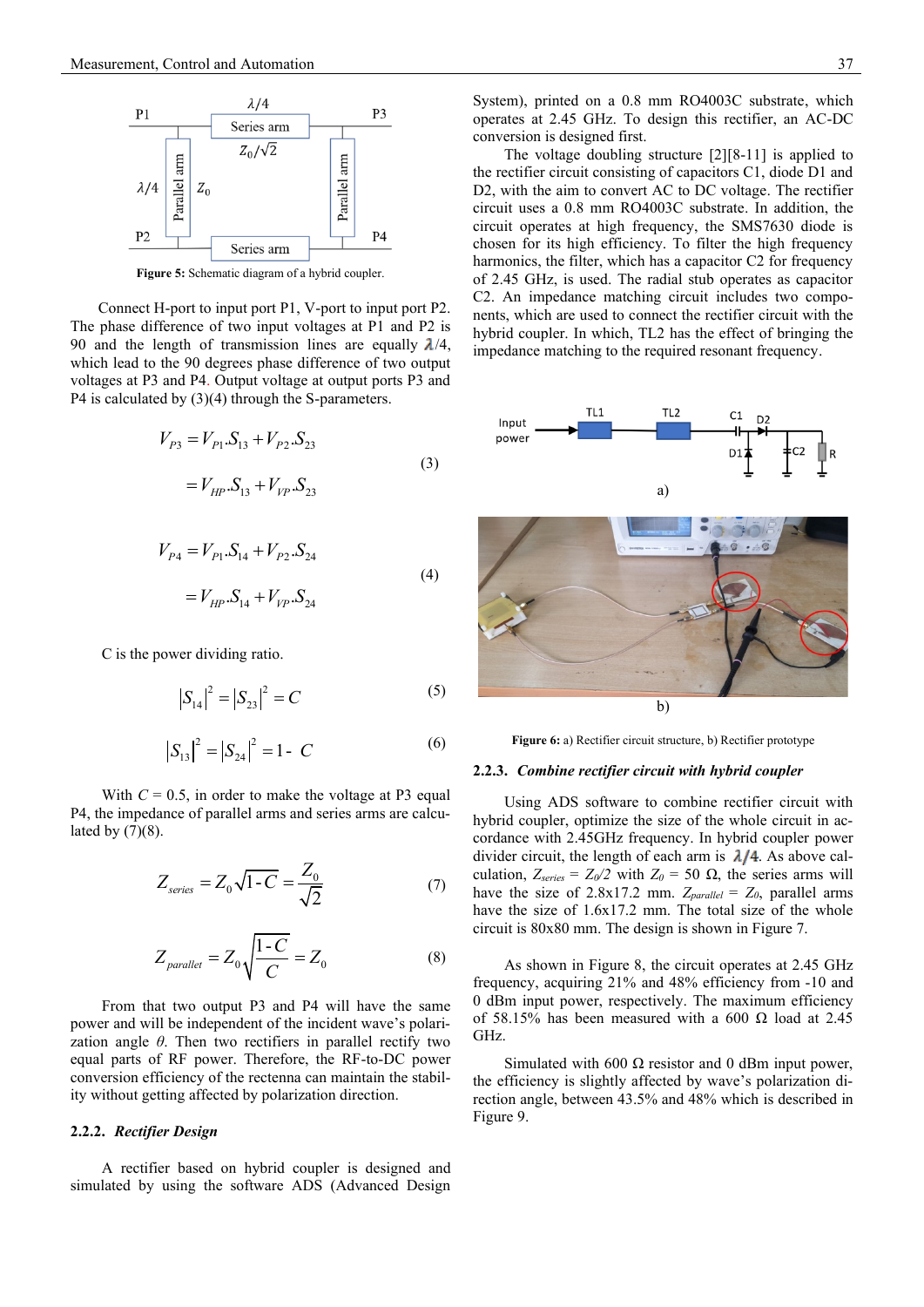



b) **Figure 7:** Schematic and layout of the proposed power divider circuit and rectifier



**Figure 8:** Simulated conversion RF-DC efficiency with input power



**Figure 9:** Simulated conversion efficiency with a polarization direction angle of θ at 0dBm input power

## **2.3. Results and Discussion**

Based on Advanced Design System simulation software, the rectifier was operating at frequency of 2.45GHz, reaching the efficiency of 23% and 45% with input power of -10 dBm and 0 dBm respectively. The maximum efficiency of 58.15% has been measured with a 600  $\Omega$  load at 2.45 GHz.

|  | Table 1: Performance comparison |  |
|--|---------------------------------|--|
|  |                                 |  |

| Ref      | Frequency | Conversion RF-<br>DC efficiency | <b>Size</b><br>$\text{mm}$ |
|----------|-----------|---------------------------------|----------------------------|
| 4        | 2.45 GHz  | 34%                             | $55 \times 55$             |
|          | 2.45 GHz  | 35%                             | $75 \times 75$             |
| 6        | 2.45 GHz  | 38%                             | $135 \times 138$           |
| Proposal | 2.45 GHz  | $43.5\% - 48\%$                 | $80 \times 80$             |

Simulated conversion efficiency RF-DC of the proposed rectenna at input power 0 dBm is compared with previously simulation reported rectennas in Table I. Our design has better efficiency and does not depend on polarization. Moreover, antenna has a straightforward structure and makes it easy to manufacture.

Measured results of the dual-polarized rectenna shown in Figure 10. The mismatch between measurement and simulation results comes from the error due to the fabrication process and the non-linear behavior of diodes when they are soldered into the circuit under high temperature. The measured efficiency is lower than simulation efficiency.



**Figure 10:** Measured result of conversion efficiency with input power

## **3. Conclusion**

The radio frequency power received by the antenna can be equally distributed for the rectifiers to achieve constant efficiency by using hybrid coupler. Measurement illustrates that rectenna is insensitive to the incident wave's polarization direction angle. System efficiency on simulation is 43% greater at 0 dBm in-put power. We propose antenna and rectifier structure for energy harvesting application.